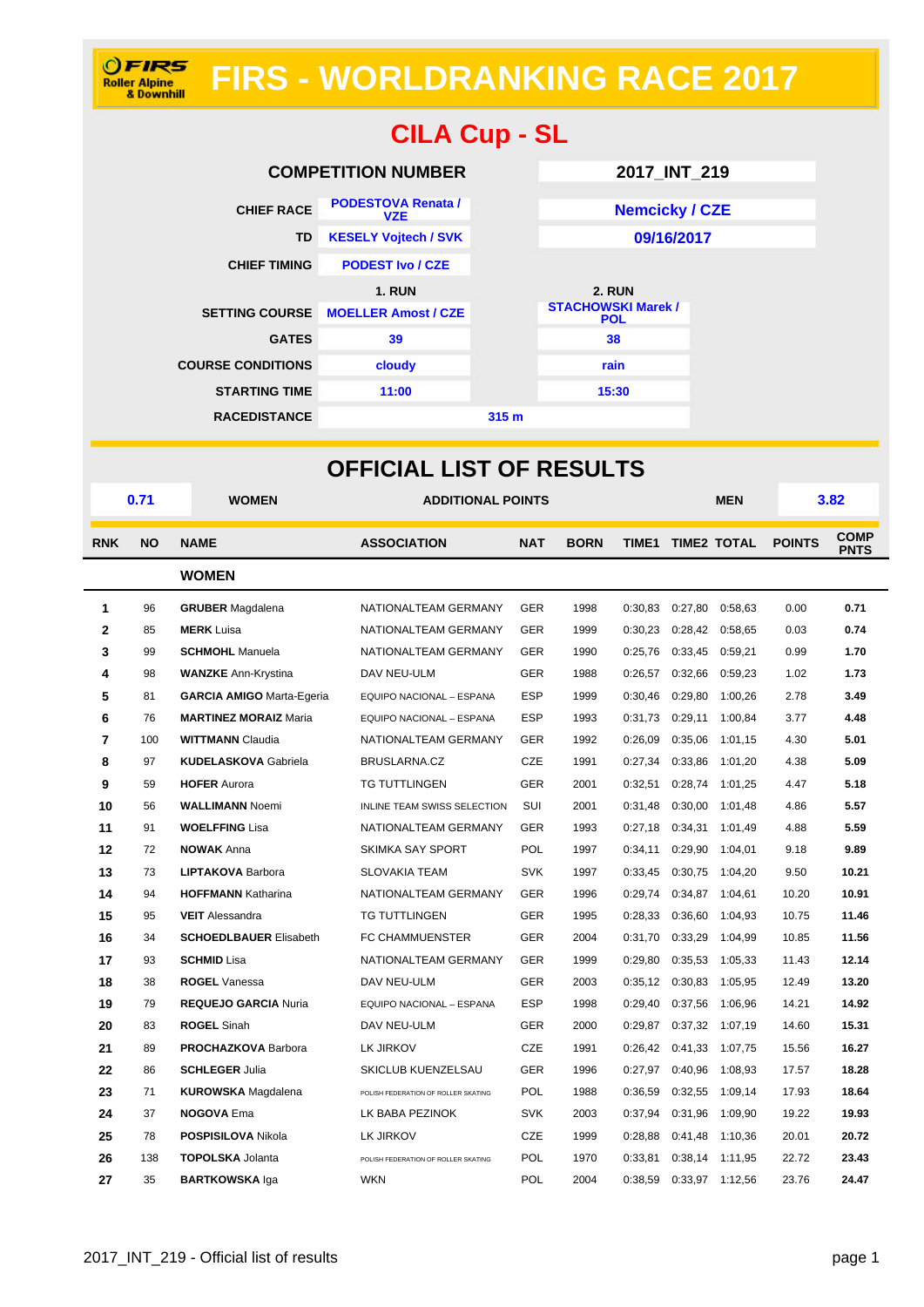## **OFFICIAL LIST OF RESULTS**

|                | 0.71      | <b>WOMEN</b><br><b>ADDITIONAL POINTS</b> |                                     |            |             |         |         | <b>MEN</b>              |               | 3.82                       |
|----------------|-----------|------------------------------------------|-------------------------------------|------------|-------------|---------|---------|-------------------------|---------------|----------------------------|
| <b>RNK</b>     | <b>NO</b> | <b>NAME</b>                              | <b>ASSOCIATION</b>                  | <b>NAT</b> | <b>BORN</b> | TIME1   |         | <b>TIME2 TOTAL</b>      | <b>POINTS</b> | <b>COMP</b><br><b>PNTS</b> |
| 28             | 39        | <b>HUEBERT Julia</b>                     | FC CHAMMUENSTER                     | <b>GER</b> | 2003        | 0:45.14 | 0:28,61 | 1:13,75                 | 25.79         | 26.50                      |
| 29             | 75        | <b>ZEH</b> Luisa                         | <b>TG TUTTLINGEN</b>                | <b>GER</b> | 2000        | 0:31,00 | 0:43,59 | 1:14,59                 | 27.22         | 27.93                      |
| 30             | 60        | <b>MERK</b> Hannah                       | <b>TG TUTTLINGEN</b>                | <b>GER</b> | 2001        | 0:30,08 | 0:44,95 | 1:15,03                 | 27.97         | 28.68                      |
| 31             | 80        | <b>MELLADO ARGUEDAS Ainhoa</b>           | EQUIPO NACIONAL - ESPANA            | <b>ESP</b> | 2000        | 0:29,48 | 0:48,52 | 1:18,00                 | 33.04         | 33.75                      |
| 32             | 20        | <b>DEBICKA Karolina</b>                  | <b>WKN</b>                          | <b>POL</b> | 2006        | 0:41,76 | 0:37,75 | 1:19,51                 | 35.61         | 36.32                      |
| 33             | 87        | <b>GRUBER</b> Luzia                      | FC CHAMMUENSTER                     | GER        | 2000        | 0:30,03 | 0:50,90 | 1:20,93                 | 38.04         | 38.75                      |
| 34             | 82        | <b>GANN</b> Leah                         | <b>TSV STEINENBRONN</b>             | <b>GER</b> | 1999        | 0:28,77 | 1:03,11 | 1:31,88                 | 56.71         | 57.42                      |
| 34             | 36        | <b>ZAKOVA</b> Martina                    | LK JIRKOV                           | CZE        | 2004        | 0:38,17 | 0:53,71 | 1:31,88                 | 56.71         | 57.42                      |
| 36             | 52        | <b>ANCICOVA Tatiana</b>                  | LK BABA PEZINOK                     | <b>SVK</b> | 2002        | 0:58,80 | 0:34,89 | 1:33,69                 | 59.80         | 60.51                      |
| 37             | 53        | <b>ANCICOVA</b> Terezia                  | <b>SLOVAKIA TEAM</b>                | <b>SVK</b> | 2001        | 1:12,16 | 0:31,80 | 1:43,96                 | 77.32         | 78.03                      |
| 38             | 55        | <b>TICHA Barbora</b>                     | <b>SLOVAKIA TEAM</b>                | <b>SVK</b> | 2001        | 0:58,64 | 0:48,01 | 1:46,65                 | 81.90         | 82.61                      |
| 39             | 3         | <b>STACHOWSKA Zuzanna</b>                | <b>ALPICLUB</b>                     | POL        | 2007        | 0:55,53 | 0:56,21 | 1:51,74                 | 90.59         | 91.30                      |
| 40             | 2         | <b>JUDKOWIAK Agata</b>                   | <b>ALPICLUB</b>                     | <b>POL</b> | 2009        | 1:00,70 | 0:56,15 | 1:56,85                 | 99.30         | 100.01                     |
|                |           | <b>MEN</b>                               |                                     |            |             |         |         |                         |               |                            |
| 1              | 136       | <b>ORTEL Sven</b>                        | NATIONALTEAM GERMANY                | <b>GER</b> | 1996        | 0:24,03 | 0:30,00 | 0:54,03                 | 0.00          | 3.82                       |
| 2              | 128       | <b>WAIBEL Moritz</b>                     | NATIONALTEAM GERMANY                | GER        | 2000        | 0:24,77 | 0:29,84 | 0:54,61                 | 1.07          | 4.89                       |
| 3              | 132       | <b>ZVEJNIEKS Miks</b>                    | <b>SK VIRSOTNE</b>                  | LAT        | 1995        | 0:24,73 | 0:30,33 | 0:55,06                 | 1.91          | 5.73                       |
| 4              | 69        | <b>MAURER</b> Marinus                    | DAV NEU-ULM                         | <b>GER</b> | 2001        | 0:28,28 | 0:27,06 | 0:55,34                 | 2.42          | 6.24                       |
| 5              | 126       | <b>MENDEZ PEREZ Sergio</b>               | EQUIPO NACIONAL - ESPANA            | ESP        | 1995        | 0:24,87 | 0:30,90 | 0:55,77                 | 3.22          | 7.04                       |
| 6              | 130       | <b>LOSIO</b> Cristian                    | NATIONAL ITALIAN FISR               | ITA        | 1989        | 0:25.01 | 0:32,47 | 0:57,48                 | 6.39          | 10.21                      |
| $\overline{7}$ | 119       | <b>SEEBERGER Luca</b>                    | DAV NEU-ULM                         | <b>GER</b> | 2000        | 0:25,42 | 0:32,29 | 0:57,71                 | 6.81          | 10.63                      |
| 8              | 63        | <b>LIPTAK Simon</b>                      | <b>KESELY TEAM</b>                  | <b>SVK</b> | 2001        | 0:30,62 | 0:28,09 | 0:58,71                 | 8.66          | 12.48                      |
| 9              | 65        | <b>RUMP</b> Jannis                       | DAV NEU-ULM                         | <b>GER</b> | 2002        | 0:29,99 | 0:28,78 | 0:58,77                 | 8.77          | 12.59                      |
| 10             | 150       | <b>PROCHAZKA</b> Tomas                   | LK JIRKOV                           | CZE        | 1965        | 0:26,40 | 0:33,03 | 0:59,43                 | 9.99          | 13.81                      |
| 11             | 127       | <b>SCHOEDLBAUER Maximilian</b>           | NATIONALTEAM GERMANY                | GER        | 2000        | 0:25,08 | 0:34,79 | 0:59,87                 | 10.81         | 14.63                      |
| 12             | 64        | <b>SCHREIBER Moritz</b>                  | <b>TSV STEINENBRONN</b>             | <b>GER</b> | 2002        | 0:31,95 | 0:28,14 | 1:00,09                 | 11.22         | 15.04                      |
| 13             | 152       | <b>MELZI</b> Marco                       | VCO SKATING TEAM                    | ITA        | 1969        | 0:27,50 | 0:33,30 | 1:00,80                 | 12.53         | 16.35                      |
| 14             | 148       | <b>KRYDL</b> Jindrich                    | SKI CLUB KRUSNOBORCI                | CZE        | 1960        | 0:27,65 | 0:33,50 | 1:01,15                 | 13.18         | 17.00                      |
| 15             | 124       | <b>WLCEK Manuel</b>                      | NATIONALTEAM GERMANY                | GER        | 1999        | 0:25,69 |         | 0:35,50 1:01,19         | 13.25         | 17.07                      |
| 16             | 131       | <b>WALZ Ricco</b>                        | NATIONALTEAM GERMANY                | GER        | 1992        |         |         | 0:24,10 0:37,16 1:01,26 | 13.38         | 17.20                      |
| 17             | 151       | <b>AMBROS Dusan</b>                      | SLOVAKIA TEAM                       | <b>SVK</b> | 1969        | 0:27,85 |         | 0:33,67 1:01,52         | 13.86         | 17.68                      |
| 18             | 117       | <b>ADAM</b> Alexandr                     | KL TURNOV                           | CZE        | 1997        |         |         | 0:27,07 0:34,96 1:02,03 | 14.81         | 18.63                      |
| 19             | 113       | <b>ROESSLER Robert</b>                   | SKI CLUB KRUSNOBORCI                | CZE        | 1997        | 0:27,60 |         | 0:34,50 1:02,10         | 14.94         | 18.76                      |
| 19             | 118       | <b>VOGT</b> Maximilian                   | <b>TSV DEGMARN</b>                  | GER        | 2000        | 0:26,73 |         | 0:35,37 1:02,10         | 14.94         | 18.76                      |
| 21             | 115       | <b>STIMPFLE Patrick</b>                  | DJK RG WERTACHTAL                   | GER        | 1980        | 0:27,21 |         | 0:35,66 1:02,87         | 16.36         | 20.18                      |
| 22             | 144       | <b>WOELFLE</b> Walter                    | <b>SGK ROTENBURG</b>                | GER        | 1961        |         |         | 0:30,65 0:34,34 1:04,99 | 20.29         | 24.11                      |
| 23             | 146       | <b>RAMES Petr</b>                        | LK JIRKOV                           | CZE        | 1971        | 0:30,40 |         | 0:35,03 1:05,43         | 21.10         | 24.92                      |
| 24             | 106       | <b>KAPUSCINSKI</b> Marcin                | POLISH FEDERATION OF ROLLER SKATING | <b>POL</b> | 1980        | 0:29,81 |         | 0:36,32 1:06,13         | 22.39         | 26.21                      |
| 25             | 122       | <b>MORERA DOMINGUEZ Marc</b>             | EQUIPO NACIONAL - ESPANA            | ESP        | 1999        | 0:25,78 |         | 0:40,47 1:06,25         | 22.62         | 26.44                      |
| 26             | 120       | <b>ZALEWSKI Antoni</b>                   | POLISH FEDERATION OF ROLLER SKATING | <b>POL</b> | 1992        | 0:29,99 |         | 0:36,63 1:06,62         | 23.30         | 27.12                      |
| 27             | 140       | <b>MATOUSEK Jan</b>                      | LK JIRKOV                           | CZE        | 1975        | 0:31,18 |         | 0:35,60 1:06,78         | 23.60         | 27.42                      |
| 28             | 123       | <b>ZVEJNIEKS Davis</b>                   | SK VIRSOTNE                         | LAT        | 1998        | 0:26,01 | 0:41,10 | 1:07,11                 | 24.21         | 28.03                      |
| 29             | 48        | <b>REHOR Radek</b>                       | SKI CLUB KRUSNOBORCI                | CZE        | 2003        | 0:35,38 |         | 0:32,05 1:07,43         | 24.80         | 28.62                      |
| 30             | 129       | <b>MOELLER Jan</b>                       | <b>KL TURNOV</b>                    | CZE        | 1992        | 0:25,00 |         | 0:42,83 1:07,83         | 25.54         | 29.36                      |
| 31             | 49        | <b>NOGA Matus</b>                        | LK BABA PEZINOK                     | <b>SVK</b> | 2003        |         |         | 0:37,20 0:31,17 1:08,37 | 26.54         | 30.36                      |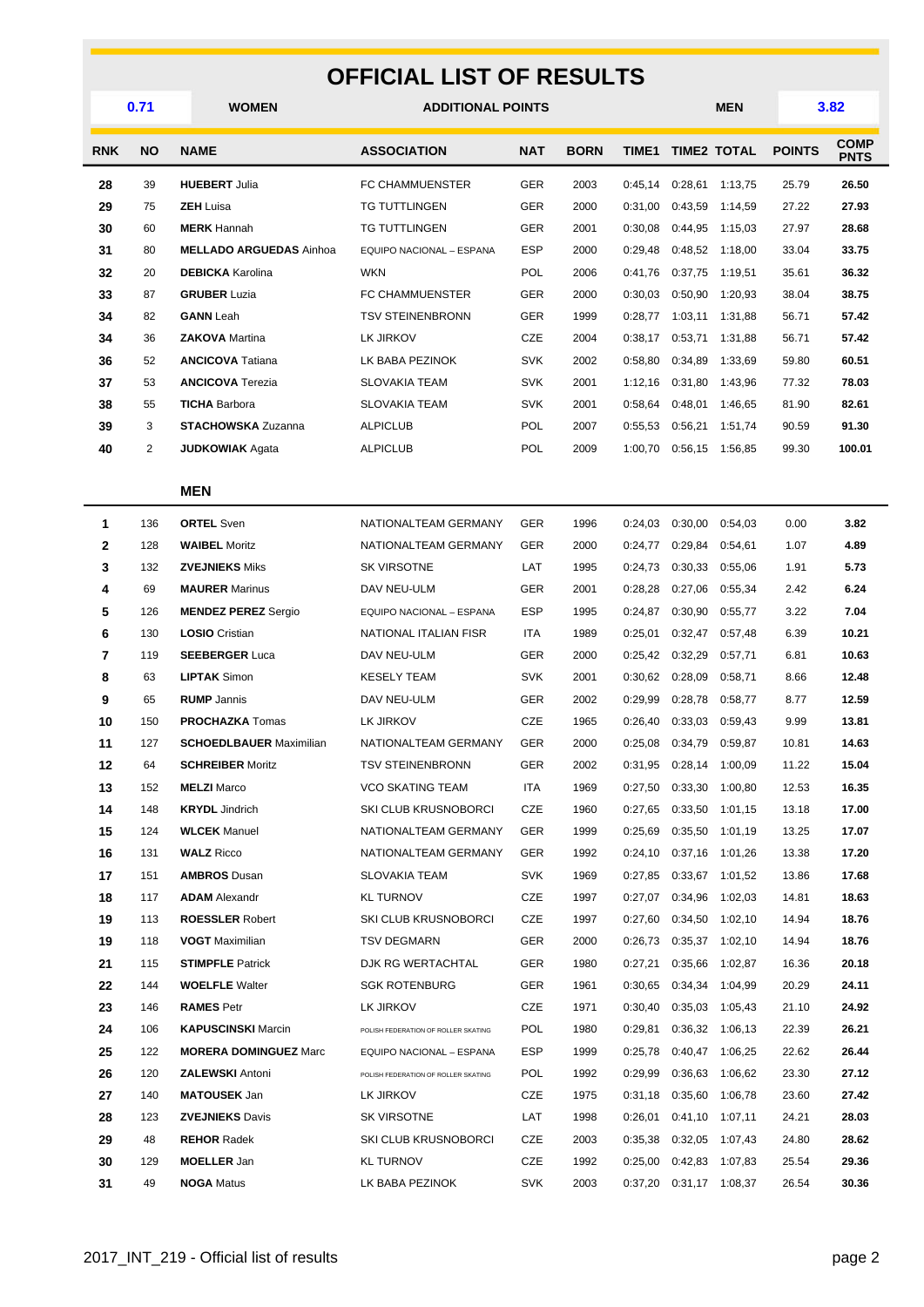## **OFFICIAL LIST OF RESULTS**

|            | 0.71      | WOMEN                        | <b>ADDITIONAL POINTS</b>            |            |             |              |                 | <b>MEN</b>         |               | 3.82                       |  |
|------------|-----------|------------------------------|-------------------------------------|------------|-------------|--------------|-----------------|--------------------|---------------|----------------------------|--|
| <b>RNK</b> | <b>NO</b> | <b>NAME</b>                  | <b>ASSOCIATION</b>                  | <b>NAT</b> | <b>BORN</b> | <b>TIME1</b> |                 | <b>TIME2 TOTAL</b> | <b>POINTS</b> | <b>COMP</b><br><b>PNTS</b> |  |
| 32         | 43        | <b>RAMES Michal</b>          | <b>LK JIRKOV</b>                    | <b>CZE</b> | 2003        | 0:36.00      | 0:32,46         | 1:08.46            | 26.71         | 30.53                      |  |
| 33         | 42        | <b>SKRASTINS Rihards</b>     | SK VIRSOTNE                         | LAT        | 2003        | 0:36,77      | 0:31,96         | 1:08,73            | 27.21         | 31.03                      |  |
| 34         | 121       | VOGT Jan                     | <b>TSV DEGMARN</b>                  | GER        | 2000        | 0:35,55      | 0:33,26         | 1:08,81            | 27.36         | 31.18                      |  |
| 35         | 47        | <b>POSPISIL Lukas</b>        | <b>LK JIRKOV</b>                    | <b>CZE</b> | 2003        | 0:37.54      | 0:31,97         | 1:09.51            | 28.65         | 32.47                      |  |
| 36         | 68        | <b>ARIAS SANCHEZ Gabriel</b> | EQUIPO NACIONAL - ESPANA            | <b>ESP</b> | 2001        | 0:39,51      | 0:30,25         | 1:09,76            | 29.11         | 32.93                      |  |
| 37         | 125       | <b>ABO SHAWISH Amir</b>      | NATIONALTEAM GERMANY                | <b>GER</b> | 1997        | 0:25,16      | 0:44,97         | 1:10,13            | 29.80         | 33.62                      |  |
| 38         | 149       | <b>TOPOLSKI Boguslaw</b>     | POLISH FEDERATION OF ROLLER SKATING | POL        | 1969        | 0:37,89      | 0:32,63         | 1:10,52            | 30.52         | 34.34                      |  |
| 39         | 147       | <b>TICHY Andrei</b>          | <b>SLOVAKIA TEAM</b>                | <b>SVK</b> | 1972        | 0:29.82      | 0:41,05         | 1:10.87            | 31.17         | 34.99                      |  |
| 40         | 143       | <b>THAMER Jens</b>           | <b>SGK ROTENBURG</b>                | GER        | 1968        | 0:29,81      | 0:41,91         | 1:11,72            | 32.74         | 36.56                      |  |
| 41         | 141       | <b>SOUKUP Jaromir</b>        | LK JIRKOV                           | <b>CZE</b> | 1975        | 0:27,97      | 0:43,79         | 1:11,76            | 32.82         | 36.64                      |  |
| 42         | 101       | <b>HRASKA</b> Gregor         | LO KARPATY BRATISLAVA               | <b>SVK</b> | 2000        | 0:32,12      | 0:39,77         | 1:11,89            | 33.06         | 36.88                      |  |
| 43         | 67        | <b>GOEKELER Luca</b>         | TV UNTERLENNINGEN                   | <b>GER</b> | 2001        | 0:46,45      | 0:28,13         | 1:14,58            | 38.03         | 41.85                      |  |
| 44         | 30        | <b>WISNIEWSKI Adrian</b>     | POLISH FEDERATION OF ROLLER SKATING | <b>POL</b> | 2005        | 0:39,80      | 0:35,83         | 1:15,63            | 39.98         | 43.80                      |  |
| 45         | 50        | <b>THAMER Flynn</b>          | <b>SGK ROTENBURG</b>                | GER        | 2003        | 0:48,76      | 0:27,90         | 1:16,66            | 41.88         | 45.70                      |  |
| 46         | 105       | <b>REDENTI Elia</b>          | <b>ASD.SPORT MARKET</b>             | <b>ITA</b> | 2000        | 0:38,32      | 0:38,50         | 1:16,82            | 42.18         | 46.00                      |  |
| 47         | 116       | <b>STYRYLSKI</b> Michal      | SKIMKA SAY SPORT                    | POL        | 1999        | 0:36,83      | 0:41,28         | 1:18,11            | 44.57         | 48.39                      |  |
| 48         | 110       | <b>STEHLIK</b> Vojtech       | <b>SKI CLUB KRUSNOBORCI</b>         | <b>CZE</b> | 1998        | 0:44,77      | 0:33,50         | 1:18,27            | 44.86         | 48.68                      |  |
| 49         | 40        | <b>SEEBERGER Silvan</b>      | DAV NEU-ULM                         | <b>GER</b> | 2004        | 0:33,41      | 0:50,71         | 1:24,12            | 55.69         | 59.51                      |  |
| 50         | 134       | <b>DOMS</b> Moritz           | NATIONALTEAM GERMANY                | <b>GER</b> | 1996        | 0:23,80      | 1:02,87         | 1:26,67            | 60.41         | 64.23                      |  |
| 51         | 114       | <b>GOMEZ SANCHEZ David</b>   | EQUIPO NACIONAL - ESPANA            | ESP        | 1998        | 0:39,01      | 0:47,70         | 1:26,71            | 60.48         | 64.30                      |  |
| 52         | 142       | <b>NOGA Marek</b>            | LK BABA PEZINOK                     | <b>SVK</b> | 1973        | 0:34,82      | 1:00,19         | 1:35,01            | 75.85         | 79.67                      |  |
| 53         | 109       | <b>PUERTO TOPFER Pau</b>     | EQUIPO NACIONAL - ESPANA            | <b>ESP</b> | 2000        | 0:39,03      | 0:58,37         | 1:37,40            | 80.27         | 84.09                      |  |
| 54         | 61        | <b>WOJTOWICZ Jakub</b>       | SKIMKA SAY SPORT                    | <b>POL</b> | 2001        | 0:47,13      | 0:51,91         | 1:39,04            | 83.31         | 87.13                      |  |
| 55         | 45        | <b>SRNANEK Tomas</b>         | LK BABA PEZINOK                     | SVK        | 2004        | 1:13,87      | 0:33,19         | 1:47,06            | 98.15         | 101.97                     |  |
| 56         | 103       | <b>KOMAROWSKI Krzysztof</b>  | POLISH FEDERATION OF ROLLER SKATING | POL        | 1983        | 0:33,83      | 1:13,33         | 1:47,16            | 98.33         | 102.15                     |  |
| 57         | 46        | <b>FUIANO CIRRO Simone</b>   | <b>SKIMKA SAY SPORT</b>             | <b>POL</b> | 2004        | 1:24.67      | 0:33.90         | 1:58.57            | 119.45        | 123.27                     |  |
| 58         | 10        | <b>STACHOWSKI Michal</b>     | <b>ALPICLUB</b>                     | <b>POL</b> | 2010        |              | 1:12,16 1:03,49 | 2:15,65            | 151.06        | 154.88                     |  |
|            |           |                              |                                     |            |             |              |                 |                    |               |                            |  |

#### **not in valuation**

| 11 | <b>DUBELSKI</b> Jan        | <b>ALPICLUB</b>                     | <b>POL</b> | 2008 | DNS <sub>1</sub> |
|----|----------------------------|-------------------------------------|------------|------|------------------|
| 22 | <b>GMUR Natasza</b>        | <b>WKN</b>                          | <b>POL</b> | 2005 | DSQ1             |
| 31 | <b>GAWEL</b> Wojciech      | <b>SKIMKA SAY SPORT</b>             | POL        | 2005 | DSQ1             |
| 41 | <b>SCHVARC</b> Martin      | LK BABA PEZINOK                     | <b>SVK</b> | 2004 | DNS <sub>1</sub> |
| 44 | <b>BUCKI Mateusz</b>       | SKIMKA SAY SPORT                    | <b>POL</b> | 2004 | DNS <sub>1</sub> |
| 51 | <b>WILCZYNSKA Iga</b>      | <b>SKIMKA SAY SPORT</b>             | <b>POL</b> | 2001 | DSQ1             |
| 54 | <b>TURCHETTO Letizia</b>   | <b>ASD SPORT MARKET</b>             | <b>ITA</b> | 2001 | DNF <sub>2</sub> |
| 57 | <b>KROEPLIN</b> Leoni      | DAV NEU-ULM                         | <b>GER</b> | 2002 | DNF <sub>2</sub> |
| 58 | <b>DURST</b> Laura         | <b>TSV STEINENBRONN</b>             | <b>GER</b> | 2002 | DSQ1             |
| 62 | <b>JAWORSKI</b> Oskar      | <b>SKIMKA SAY SPORT</b>             | <b>POL</b> | 2002 | DSQ1             |
| 66 | <b>POLICAR Lukas</b>       | <b>SKI CLUB KRUSNOBORCI</b>         | <b>CZE</b> | 2001 | DNF <sub>2</sub> |
| 70 | <b>MARCZAK</b> Agnieszka   | POLISH FEDERATION OF ROLLER SKATING | <b>POL</b> | 1992 | DNF <sub>2</sub> |
| 74 | <b>SCHREIBER Lisa</b>      | <b>TSV STEINENBRONN</b>             | <b>GER</b> | 2000 | DNF <sub>2</sub> |
| 77 | <b>PROCHAZKOVA Pavlina</b> | LK JIRKOV                           | <b>CZE</b> | 1994 | DNS <sub>2</sub> |
| 84 | <b>KESELA</b> Lenka        | <b>SLOVAKIA TEAM</b>                | <b>SVK</b> | 1998 | DNS <sub>2</sub> |
| 88 | <b>BERTSCH Ulrike</b>      | <b>TSV DEGMARN</b>                  | <b>GER</b> | 1997 | DNS <sub>2</sub> |
| 90 | <b>KOEGEL Lara</b>         | NATIONALTEAM GERMANY                | <b>GER</b> | 1997 | DNS <sub>1</sub> |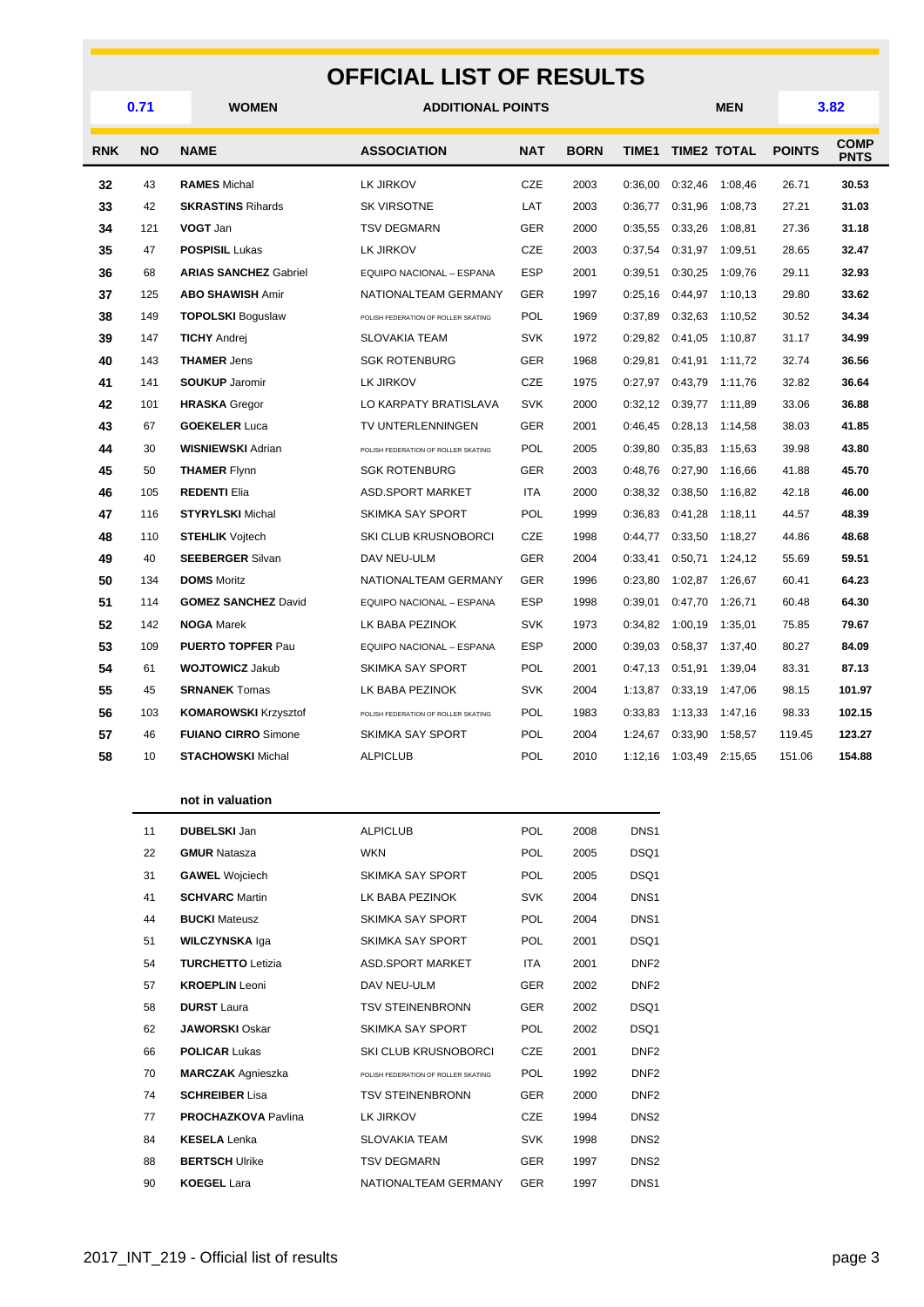### **OFFICIAL LIST OF RESULTS WOMEN ADDITIONAL POINTS MEN 0.71 3.82 RNK NO NAME ASSOCIATION NAT BORN TIME1 TIME2 TOTAL POINTS COMP PNTS** 92 **BOERSIG** Elea **NATIONALTEAM GERMANY** GER 1999 DNF2 104 **KRZYNOWEK** Michal SKIMKA SAY SPORT POL 1999 DSQ1 107 **PAWLOWSKI** Bartosz **ALPICLUB** POL 2000 DNF2 **108 KURZAWA** Wojciech **POLISH FEDERATION OF ROLLER SKATING** POL 1990 DNS2 111 **SEKULSKI** Szymon POLISH FEDERATION OF ROLLER SKATING POL 1992 DNS2 112 **JANECKI** Pawel **POZNAN SKI** POZNAN **POL** 1991 DNS2 133 **BERTSCH** Joerg **TSV DEGMARN** GER 1992 DNF2 135 **LOSIO** Massimiliano **NATIONAL ITALIAN FISR** ITA 1994 DNS1 137 **WALZ** Marco **NATIONALTEAM GERMANY** GER 1990 DNF2 145 **ZALEWSKI** Roman **POLISH FEDERATION OF ROLLER SKATING** POL 1972 DNS1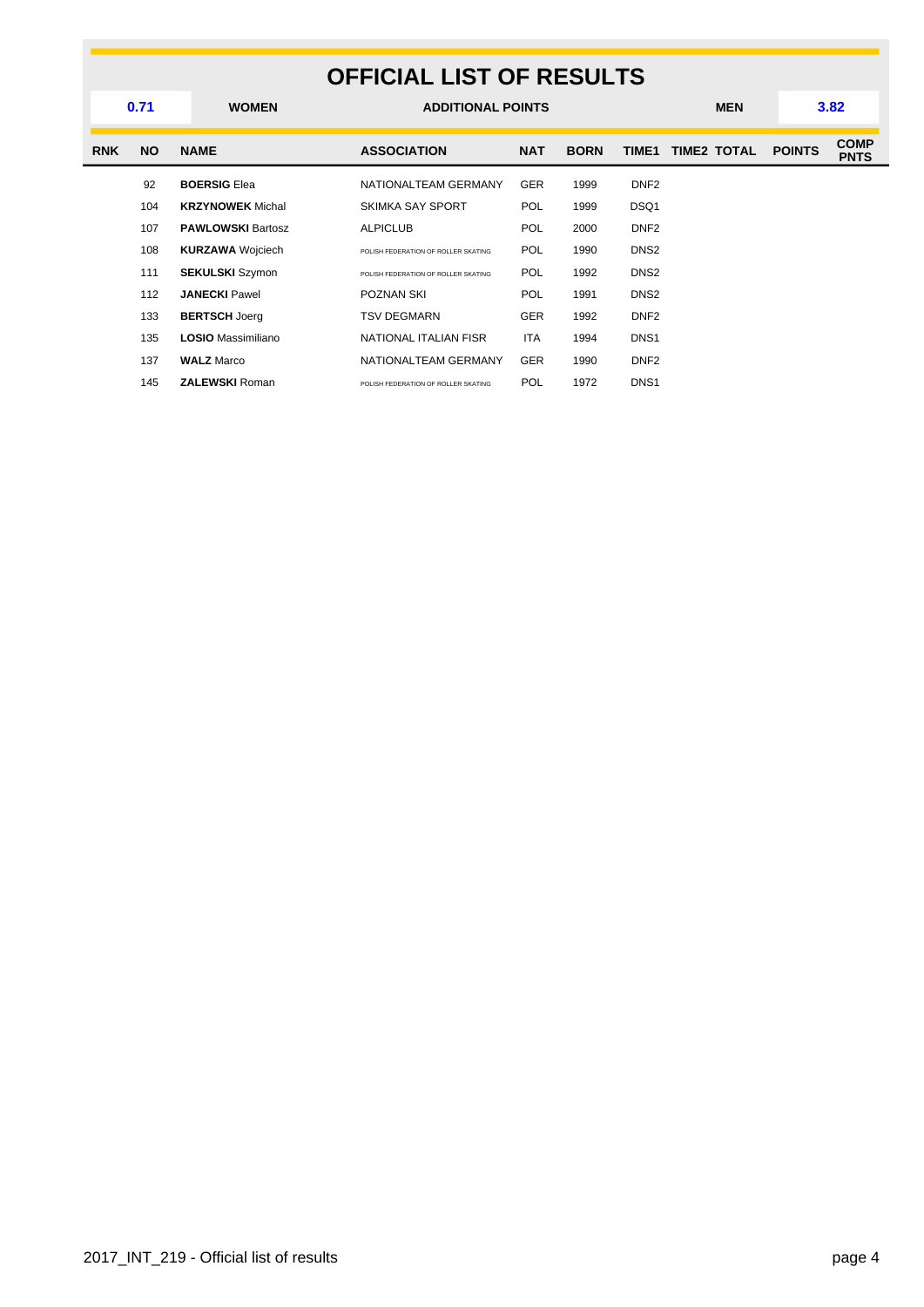# **ASSESS ADDITIONAL POINTS - WOMEN**

|                | 0.71        | <b>WOMEN</b>    |                              | <b>ADDITIONAL POINTS</b> |             |                |                | <b>MEN</b>    | 3.82 |
|----------------|-------------|-----------------|------------------------------|--------------------------|-------------|----------------|----------------|---------------|------|
| <b>RNK</b>     | <b>TIME</b> | <b>CODE</b>     | <b>NAME</b>                  | <b>NAT</b>               | <b>BORN</b> | <b>RACEPNT</b> | <b>LISTPNT</b> | <b>BEST 5</b> |      |
| 1              | 0:58,63     | <b>GER0047W</b> | <b>GRUBER Magdalena</b>      | <b>GER</b>               | 1998        | 0.00           | 1.72           | 1.72          |      |
| $\overline{2}$ | 0:58,65     | <b>GER0237W</b> | <b>MERK Luisa</b>            | <b>GER</b>               | 1999        | 0.03           | 6.03           |               |      |
| 3              | 0:59,21     | GER0005W        | <b>SCHMOHL Manuela</b>       | <b>GER</b>               | 1990        | 0.99           | 0.02           | 0.02          |      |
| 4              | 0:59,23     | <b>GER0096W</b> | WANZKE Ann-Krystina          | <b>GER</b>               | 1988        | 1.02           | 0.56           | 0.56          |      |
| 5              | 1:00,26     | <b>ESP0019W</b> | GARCIA AMIGO Marta-Egeria    | <b>ESP</b>               | 1999        | 2.78           | 9.30           |               |      |
| 6              | 1:00,84     | ESP0024W        | <b>MARTINEZ MORAIZ Maria</b> | <b>ESP</b>               | 1993        | 3.77           | 11.01          |               |      |
| 7              | 1:01,15     | GER0003W        | <b>WITTMANN Claudia</b>      | <b>GER</b>               | 1992        | 4.30           | 0.00           | 0.00          |      |
| 8              | 1:01,20     | CZE0002W        | KUDELASKOVA Gabriela         | CZE                      | 1991        | 4.38           | 1.25           | 1.25          |      |
| 9              | 1:01,25     | GER0482W        | <b>HOFER Aurora</b>          | <b>GER</b>               | 2001        | 4.47           | 8.21           |               |      |
| 10             | 1:01,48     | <b>SUI0249W</b> | <b>WALLIMANN Noemi</b>       | SUI                      | 2001        | 4.86           | 19.43          |               |      |
|                |             |                 |                              |                          |             |                |                |               |      |

**3.55**

**Calculation additional points: 3.55 : 5 = 0.71**